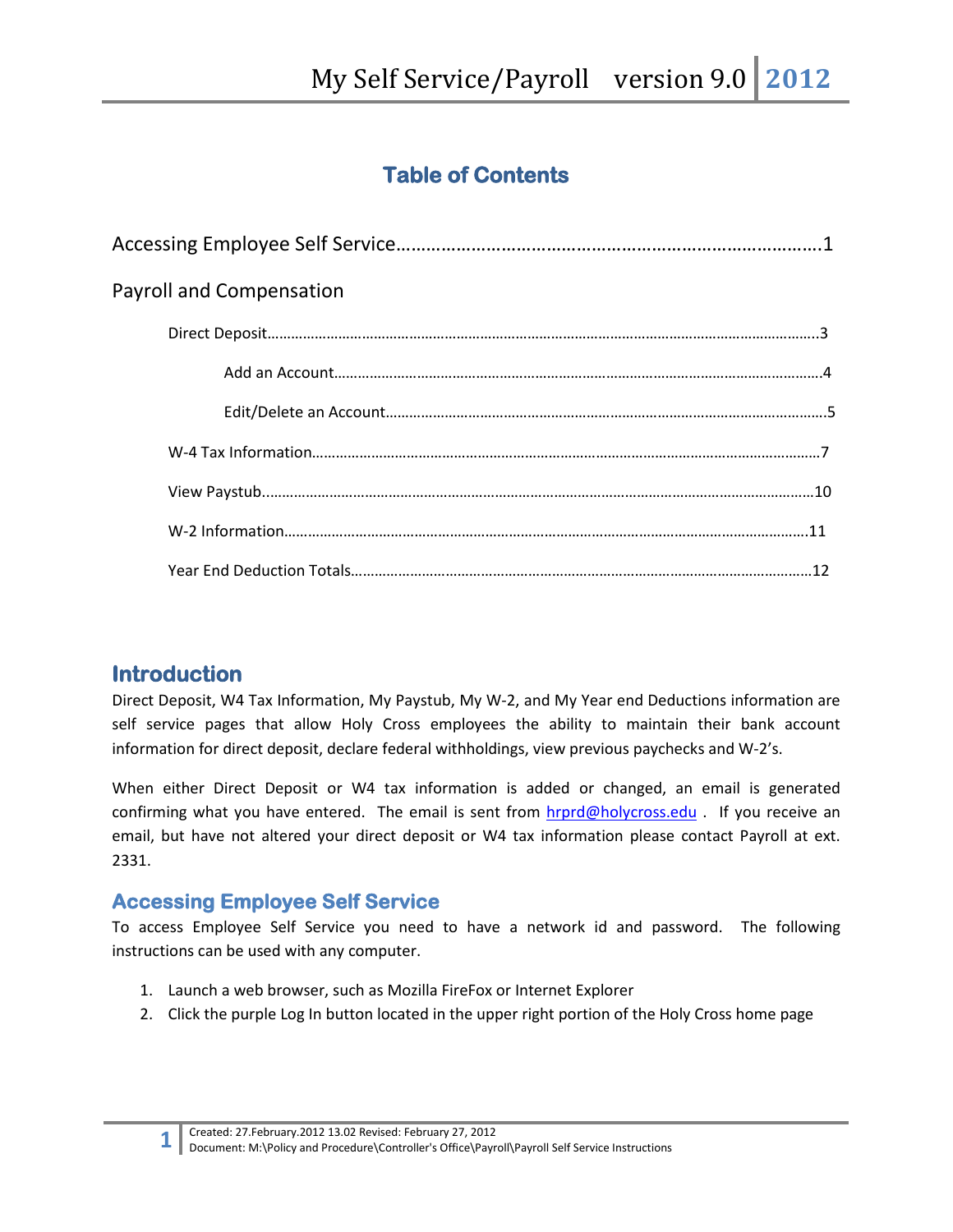|             |               |        | Resources For:   |                    |
|-------------|---------------|--------|------------------|--------------------|
| Calendars   | Libraries     |        | Alumni & Friends | Media              |
| Site search | AZ Site Index | Log In | Faculty & Staff  | Parents & Families |

- 3. Click the link for **Human Resources – Self Service** located under the Links and Quick Links on the right side of the page
- 4. Enter in your network id and network password and click Sign In



Please note: Above image may change from time to time. To ensure you are logging into the correct environment always use the link supplied from the login button on the Holy Cross home page.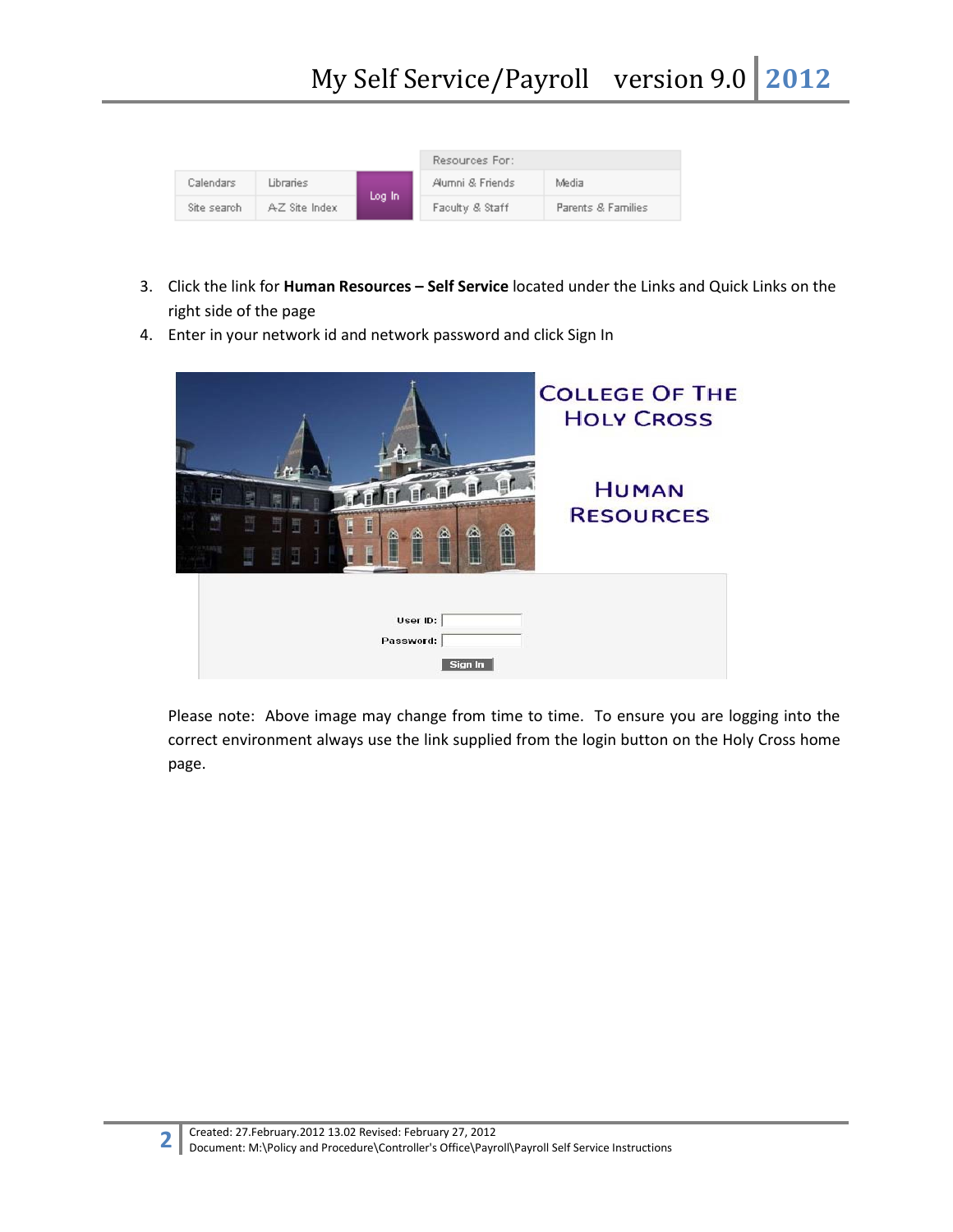## **Direct Deposit**

From the Direct Deposit Self Service page an employee is able to add Direct Deposit accounts, edit previously added accounts or suppress printing of Direct Deposit paystubs.

| Employee-facing registry content - Mozilla Firefox                                                                                                          | $-15$                              |
|-------------------------------------------------------------------------------------------------------------------------------------------------------------|------------------------------------|
| File Edit View History Bookmarks Tools Help                                                                                                                 |                                    |
| → C X < < E http://h9tm.holycross.edu:3000/psp/h9tm/EMPLOYEE/HRMS/h/?tab=DEFAULT<br>$\left(\begin{smallmatrix} \bullet \\ \bullet \end{smallmatrix}\right)$ | $\sqrt{2}$ - $\sqrt{3}$ - Google   |
| A Most Visited Customize Links M Free Hotmail C Windows Marketplace C Windows Media C Windows                                                               |                                    |
| Google<br>Search + 1 + 3 + 2 Share > Bookmarks = + A Check + 3 AutoFill + 3                                                                                 | Sign in                            |
| Holy Cross Business Systems<br>$\mathbf{x} \in \mathbb{R}$ Employee-facing registry content $\mathbf{x} \in \mathbb{R}$                                     |                                    |
| College of the                                                                                                                                              |                                    |
| <b>Holy Cross</b><br>Favorites   Main Menu                                                                                                                  | Home   Add to Favorites   Sign out |
| Personalize Search Menu:                                                                                                                                    |                                    |
| $\circledcirc$                                                                                                                                              | Hei                                |
| $\div$                                                                                                                                                      |                                    |
| My Self Service<br>Personal Information                                                                                                                     |                                    |
| My Personalizations<br>Payrol and Compensation<br>My Dictionary<br>⊟                                                                                        |                                    |
| Direct Deposit<br><b>Benefits</b>                                                                                                                           |                                    |
| $\blacksquare$ W-4 Tax Information<br>Holy Cross                                                                                                            |                                    |
| My Paystub<br>■ My W2                                                                                                                                       |                                    |
| My Year End Deductions                                                                                                                                      |                                    |
|                                                                                                                                                             |                                    |
|                                                                                                                                                             |                                    |
|                                                                                                                                                             |                                    |
|                                                                                                                                                             |                                    |
|                                                                                                                                                             |                                    |
|                                                                                                                                                             |                                    |
|                                                                                                                                                             |                                    |
|                                                                                                                                                             |                                    |
|                                                                                                                                                             |                                    |
|                                                                                                                                                             |                                    |
|                                                                                                                                                             |                                    |
|                                                                                                                                                             |                                    |
|                                                                                                                                                             |                                    |
|                                                                                                                                                             |                                    |
|                                                                                                                                                             |                                    |
|                                                                                                                                                             |                                    |
|                                                                                                                                                             |                                    |
|                                                                                                                                                             |                                    |
|                                                                                                                                                             |                                    |
|                                                                                                                                                             |                                    |
|                                                                                                                                                             |                                    |
|                                                                                                                                                             |                                    |
|                                                                                                                                                             |                                    |
|                                                                                                                                                             |                                    |
|                                                                                                                                                             |                                    |
| Done<br>الممما                                                                                                                                              |                                    |
|                                                                                                                                                             |                                    |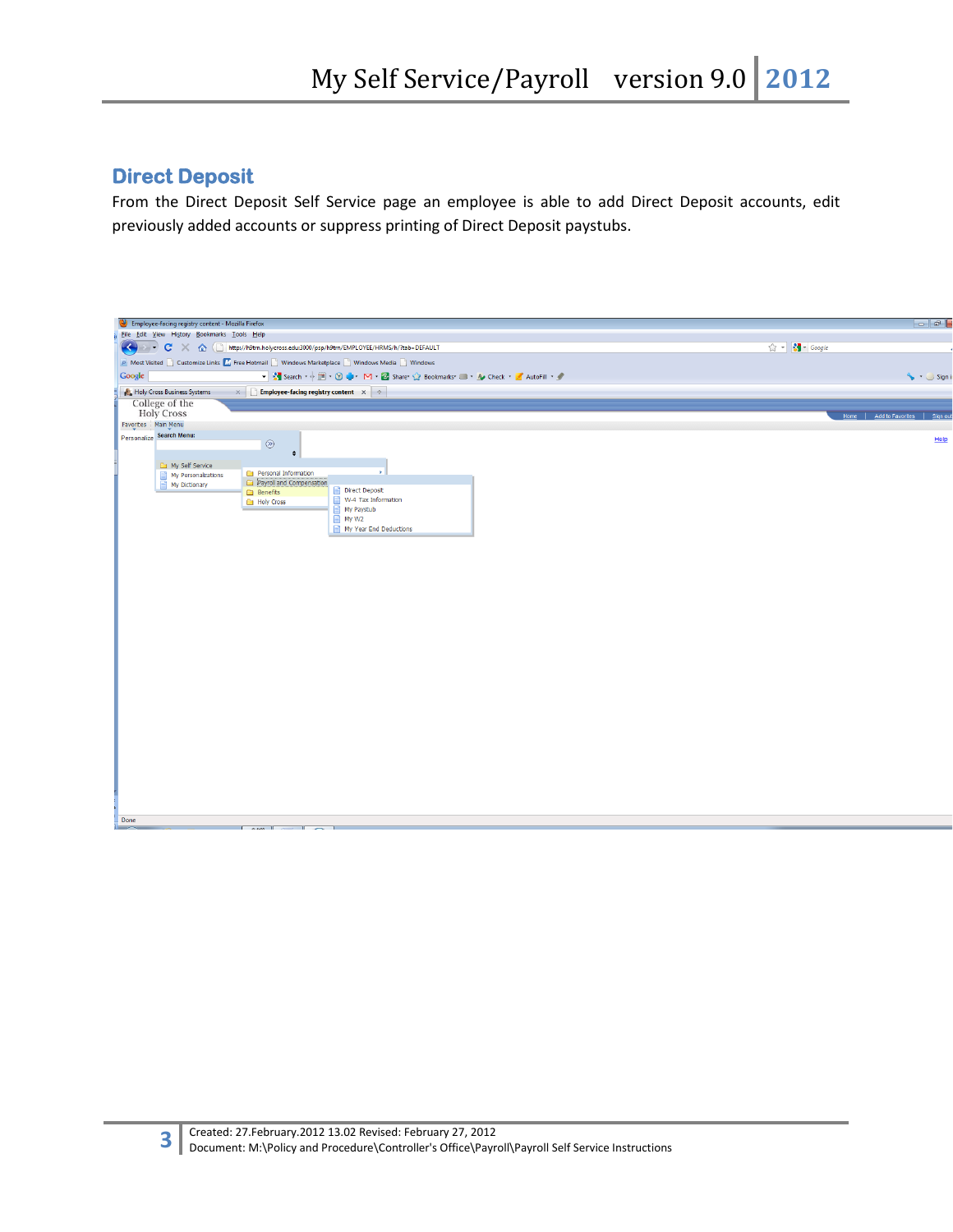- 1. On the top grey bar, click Main Menu.
- 2. From this expanded menu, click My Self Service.
- 3. From this expanded menu, click Payroll and Compensation.
- 4. From this expanded menu, click Direct Deposit. You will then be presented with a screen that shows you any current direct deposit information that the system has on file. This example shows someone who hasn't entered in any direct deposit information.

### **Direct Deposit**

John Doe

Review, add or update your direct deposit information.

| <b>Direct Deposit Detail</b>  |                       |                       |              |                |                  |  |
|-------------------------------|-----------------------|-----------------------|--------------|----------------|------------------|--|
| <b>Account</b><br><b>Type</b> | <b>Routing Number</b> | <b>Account Number</b> | Deposit Type | <b>Amt/Pct</b> | Deposit<br>Order |  |
|                               |                       |                       |              |                |                  |  |
| Add Account                   |                       |                       |              |                |                  |  |

- 5. To add a new account, click the yellow [Add Account] button.
- 6. You will then be presented with a screen that shows the information needed to get a direct deposit set up. Enter in the required information and click [Save]. Please note all fields except "Amount/Percent" are required.

| <b>Direct Deposit</b> |                           |
|-----------------------|---------------------------|
|                       | <b>Add Direct Deposit</b> |

| Your Bank Information            |                                           |
|----------------------------------|-------------------------------------------|
| <b>Routing Number:</b>           | View check example                        |
| <b>Distribution Instructions</b> |                                           |
| <b>Account Number:</b>           |                                           |
| *Account Type:                   |                                           |
| *Deposit Type:                   |                                           |
| Amount/Percent:                  |                                           |
| Deposit Order:                   | $(example: 1 = first account proceedsed)$ |
| Save                             |                                           |
| <b>Return to Direct Deposit</b>  |                                           |
|                                  |                                           |

\* Required Field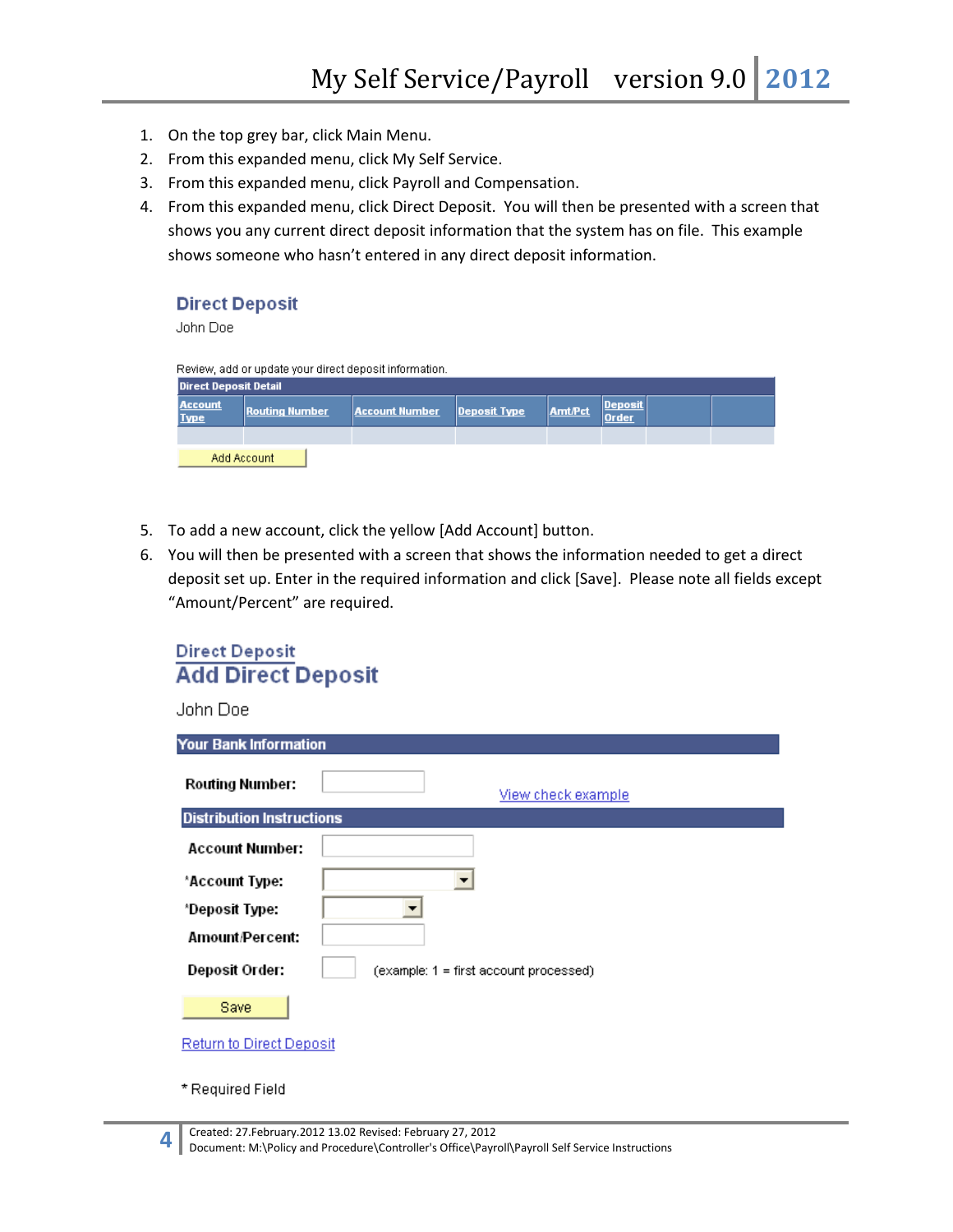- 7. If you need to see an example of where to find your routing and account numbers for your bank account, click the link "View check example".
- **8. If you only have one account you want money deposited to select the value of "Balance" from the Deposit Type drop down and set the deposit order to 999. If you want to put money into multiple accounts, then select either "Amount" or "Percent" from that same drop down and enter in the amount or percent in the box labeled "Amount/Percent".**
- **9. Deposit order is used for when you have multiple accounts being deposited to. You specify in which order the accounts should receive funds. Start with 1 and work your way up.**
- 10. **If you set up multiple accounts, the last account you specify should be set as a deposit type of "Balance" and should be a deposit order of 999. This will allows any un allocated funds not specified in 9 above to be deposited.**
- 11. When you are done entering in the information click [Save]. You will be shown a confirmation screen that the save was successful.

## **Direct Deposit Save Confirmation**



The Save was successful. However, due to timing, your change may not be reflected on the next paycheck.



- 12. After setting up at least one Direct Deposit account, you will have the opportunity to elect to suppress the printing of a Direct Deposit pay stub. Click on the link Pay Stub Print Option. Select the button "Do not send a paper copy of Direct Deposit Pay Statement" to my home address.
- 13. Click Save.
- 14. You will be returned to the original direct deposit screen. You can then either click [Add Account] to enter a second account or edit an existing account

### **Edit/Delete existing account**

The following screen prints depicts an employee with two active accounts. Step 15 below describes the edit/delete function.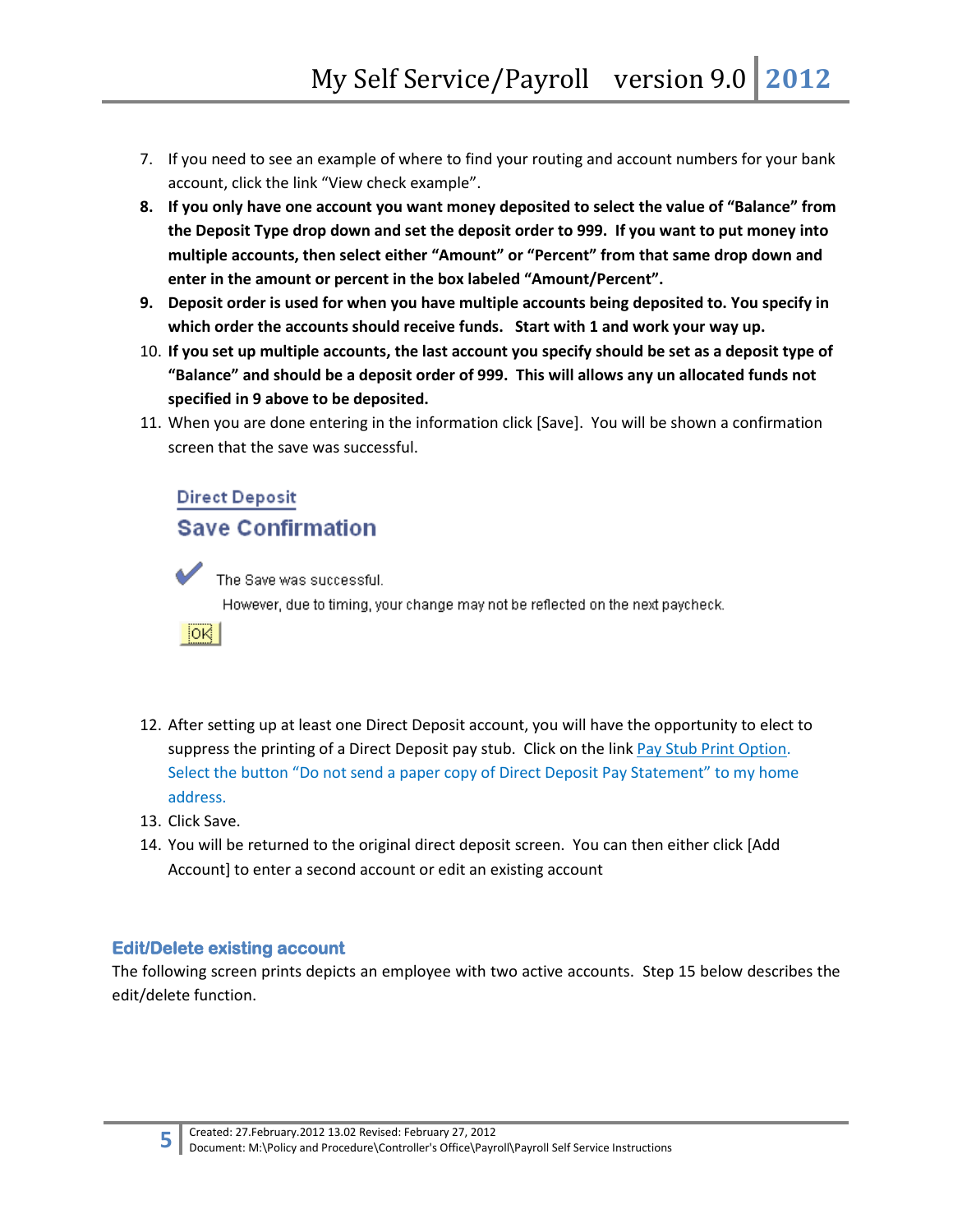| Direct Deposit - Mozilla Finefox                                                      |                                                                                         |                                                                                |                                                                                                                                                                                          |                                          |
|---------------------------------------------------------------------------------------|-----------------------------------------------------------------------------------------|--------------------------------------------------------------------------------|------------------------------------------------------------------------------------------------------------------------------------------------------------------------------------------|------------------------------------------|
| Eile Edit View Higtory Bookmarks Tools Help                                           |                                                                                         |                                                                                |                                                                                                                                                                                          |                                          |
|                                                                                       |                                                                                         |                                                                                |                                                                                                                                                                                          | P                                        |
|                                                                                       | Most Visited Customize Links AT Free Hotmail Windows Marketplace Windows Media Nindows  |                                                                                |                                                                                                                                                                                          |                                          |
| Google                                                                                |                                                                                         | • 《I Search · 十四· ① ● · M · ② Sharr ☆ Bookmarky III · Ay Check · / AutoFil · # |                                                                                                                                                                                          | Signin                                   |
| Haly Cross Business Systems<br>College of the                                         | <b>X</b> Direct Deposit                                                                 | $x +$                                                                          |                                                                                                                                                                                          | в                                        |
| <b>Holy Cross</b>                                                                     |                                                                                         |                                                                                |                                                                                                                                                                                          |                                          |
| a.                                                                                    |                                                                                         |                                                                                |                                                                                                                                                                                          |                                          |
| <b>Direct Deposit</b>                                                                 |                                                                                         |                                                                                |                                                                                                                                                                                          | New Window   Help   Customize Page   St. |
| John Doe                                                                              |                                                                                         |                                                                                |                                                                                                                                                                                          |                                          |
|                                                                                       |                                                                                         |                                                                                |                                                                                                                                                                                          |                                          |
| Review, add or update your direct deposit information<br><b>Direct Deposit Detail</b> |                                                                                         |                                                                                |                                                                                                                                                                                          |                                          |
| <b>Rosting Bumber</b>                                                                 | Account Number Deposit Type AmsPct                                                      |                                                                                |                                                                                                                                                                                          |                                          |
| 00000003662<br>Savings                                                                | 0000000000003552 Amount                                                                 | \$600<br>105<br>Edit<br>Delate                                                 |                                                                                                                                                                                          |                                          |
| Checking 00000003661                                                                  | 0000000000003651 Balance                                                                | 999<br>Edit Delete                                                             |                                                                                                                                                                                          |                                          |
| Add Account                                                                           | Pay Statement Print Option                                                              |                                                                                |                                                                                                                                                                                          |                                          |
|                                                                                       |                                                                                         |                                                                                |                                                                                                                                                                                          |                                          |
|                                                                                       |                                                                                         |                                                                                |                                                                                                                                                                                          |                                          |
|                                                                                       |                                                                                         |                                                                                |                                                                                                                                                                                          |                                          |
|                                                                                       |                                                                                         |                                                                                |                                                                                                                                                                                          |                                          |
|                                                                                       |                                                                                         |                                                                                |                                                                                                                                                                                          |                                          |
|                                                                                       |                                                                                         |                                                                                |                                                                                                                                                                                          |                                          |
|                                                                                       |                                                                                         |                                                                                |                                                                                                                                                                                          |                                          |
|                                                                                       |                                                                                         |                                                                                |                                                                                                                                                                                          |                                          |
|                                                                                       |                                                                                         |                                                                                |                                                                                                                                                                                          |                                          |
|                                                                                       |                                                                                         |                                                                                |                                                                                                                                                                                          |                                          |
|                                                                                       |                                                                                         |                                                                                |                                                                                                                                                                                          |                                          |
|                                                                                       |                                                                                         |                                                                                |                                                                                                                                                                                          |                                          |
|                                                                                       |                                                                                         |                                                                                |                                                                                                                                                                                          |                                          |
|                                                                                       |                                                                                         |                                                                                |                                                                                                                                                                                          |                                          |
|                                                                                       |                                                                                         |                                                                                |                                                                                                                                                                                          |                                          |
|                                                                                       |                                                                                         |                                                                                |                                                                                                                                                                                          |                                          |
|                                                                                       |                                                                                         |                                                                                |                                                                                                                                                                                          |                                          |
| Done                                                                                  |                                                                                         |                                                                                |                                                                                                                                                                                          |                                          |
|                                                                                       |                                                                                         |                                                                                |                                                                                                                                                                                          |                                          |
| <b>Gil</b> Direct Deposit - Mozilla Firefox                                           |                                                                                         |                                                                                |                                                                                                                                                                                          | <b>Republica Matte</b>                   |
| Eile Edit View History Bookmarks Tools Help                                           |                                                                                         |                                                                                |                                                                                                                                                                                          |                                          |
|                                                                                       |                                                                                         |                                                                                | V → C X 个 i incycomain https://h8tet.helycross.edu/psp/hrsan/EMPLOYEE/HRMS/c/ROLE_EMPLOYEEP/JC_DIR_DEP.GBL?NAVSTACK=Clear&PORTALPARAM_PTCNAV=HC_PV_JC_DIR_DEP_GBL&EOPP.SCNode= ☆ -   아 - | $\overline{\rho}$                        |
|                                                                                       | A Most Visited Customize Links A Free Hotmail Windows Marketplace Nindows Media Windows |                                                                                |                                                                                                                                                                                          |                                          |
| Google                                                                                |                                                                                         | • ※ Search · ※ 画 · ① ● · M · ② Share → Bookmarks - → Ay Check · / AutoFill · # |                                                                                                                                                                                          | $\rightarrow \bullet$ Sign in            |
| Holy Cross Business Systems<br>College of the                                         | Direct Deposit                                                                          | $x \rightarrow$                                                                |                                                                                                                                                                                          | <b>JU</b>                                |
| <b>Holy Cross</b>                                                                     |                                                                                         |                                                                                |                                                                                                                                                                                          | Add to Favortes                          |
| m.                                                                                    |                                                                                         |                                                                                |                                                                                                                                                                                          |                                          |
|                                                                                       |                                                                                         |                                                                                |                                                                                                                                                                                          | New Window Help   Customize Page         |
| <b>Direct Deposit</b>                                                                 |                                                                                         |                                                                                |                                                                                                                                                                                          |                                          |
| <b>Change Direct Deposit</b><br>John Doe                                              |                                                                                         |                                                                                |                                                                                                                                                                                          |                                          |
|                                                                                       |                                                                                         |                                                                                |                                                                                                                                                                                          |                                          |
| Your Bank Informati                                                                   |                                                                                         |                                                                                |                                                                                                                                                                                          |                                          |
| <b>Routing Number:</b>                                                                | 00000003662<br>View check example                                                       |                                                                                |                                                                                                                                                                                          |                                          |
| <b>Distribution Instructions</b>                                                      |                                                                                         |                                                                                |                                                                                                                                                                                          |                                          |
| Account Number: 00000000000003662<br>Savings<br>"Account Type:                        |                                                                                         |                                                                                |                                                                                                                                                                                          |                                          |
| Amount<br>*Deposit Type:                                                              |                                                                                         |                                                                                |                                                                                                                                                                                          |                                          |
| 600.00<br>Amount/Percent:                                                             |                                                                                         |                                                                                |                                                                                                                                                                                          |                                          |
| Deposit Order:                                                                        | 100 (example: 1 = first account processed)                                              |                                                                                |                                                                                                                                                                                          |                                          |
| Save                                                                                  |                                                                                         |                                                                                |                                                                                                                                                                                          |                                          |
| Return to Direct Deposit                                                              |                                                                                         |                                                                                |                                                                                                                                                                                          |                                          |
|                                                                                       |                                                                                         |                                                                                |                                                                                                                                                                                          |                                          |
| * Required Field                                                                      |                                                                                         |                                                                                |                                                                                                                                                                                          |                                          |
|                                                                                       |                                                                                         |                                                                                |                                                                                                                                                                                          |                                          |
|                                                                                       |                                                                                         |                                                                                |                                                                                                                                                                                          |                                          |
|                                                                                       |                                                                                         |                                                                                |                                                                                                                                                                                          |                                          |

15. If you need to edit any account information click the [edit] hyper link next to the account you wish to make changes to. Type of edits would include changing the amount or percent you wish to go to an account or if your "Balance Account" has changed. if you wish to remove a non "Balance Account", select the [delete] button next to the appropriate account. A "Balance Account" should never be deleted. If no edits are required you can either navigate to another self service page or you can Sign Out located in the top right corner of the page.

Done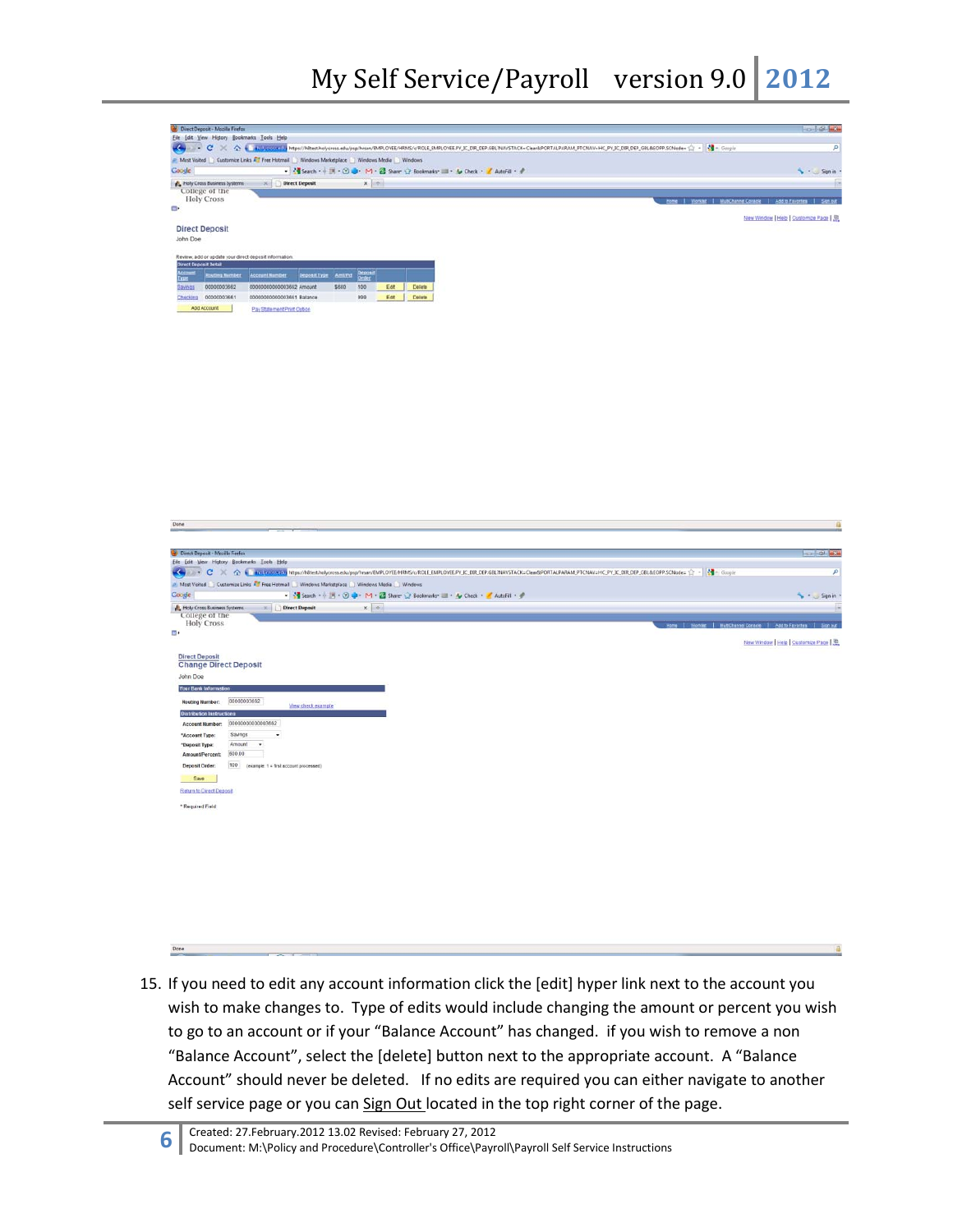### **W4 Tax Information**

From the W-4 Self Service page an employee is able to update their "Federal Filing Status". Marital status, number of exemptions, additional withheld per paycheck, or claim of exemption can all be updated. This page effects changes for Federal withholdings only. Any State withholdings changes need to be made in person in the Payroll Office, located in O'Kane 159.



- 1. On the top grey bar, click Main Menu.
- 2. From this expanded menu, click My Self Service.
- 3. From this expanded menu, click Payroll and Compensation
- 4. From this expanded menu, click W-4 Tax Information
- 5. You will then be presented with a screen that shows you your current W4 selections.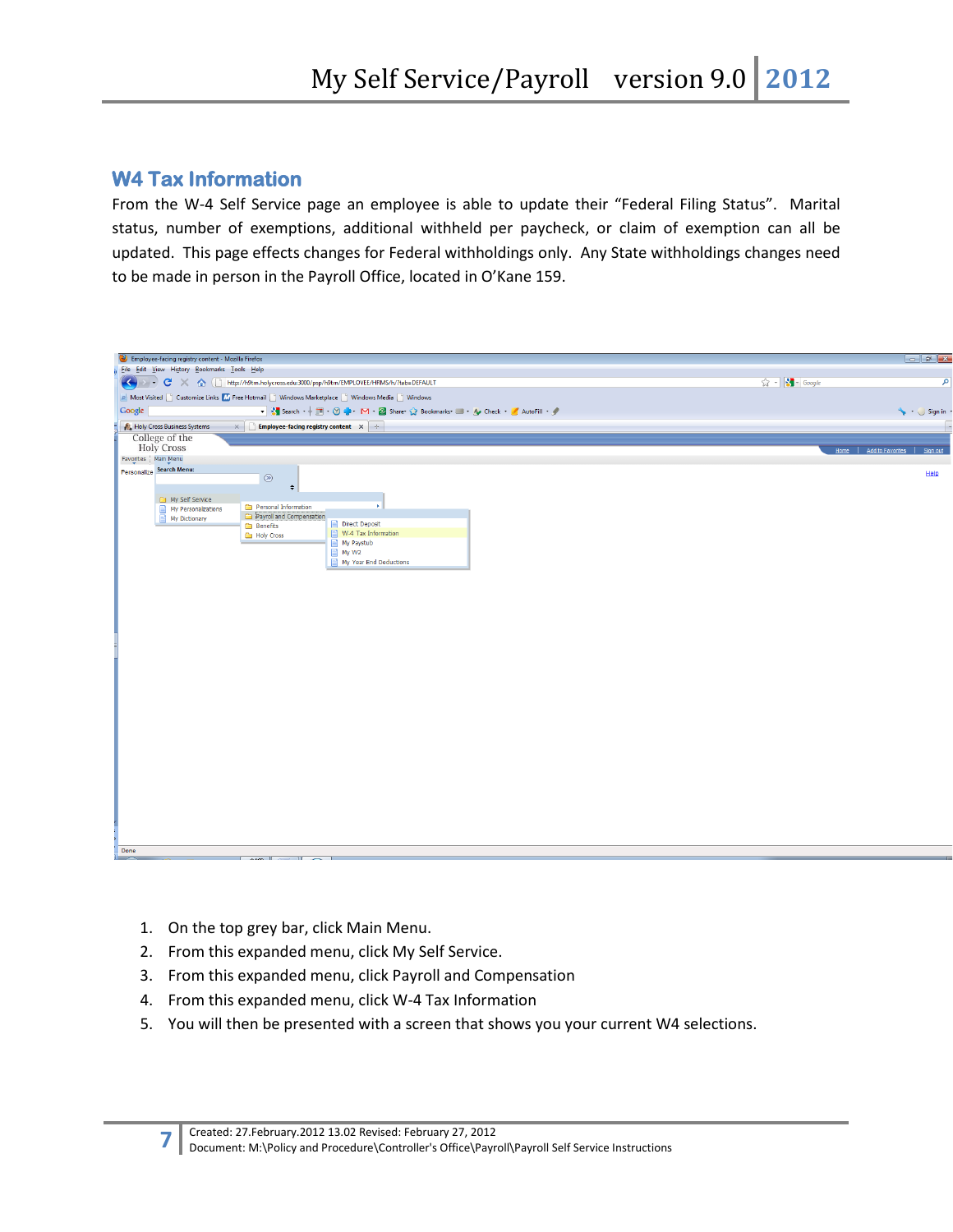$\overline{0}$ 

### **W-4 Tax Information**

| John Doel                 |
|---------------------------|
| College of the Holy Cross |

Social Security #:

You must complete Form W-4 so the Payroll Department can calculate the correct amount of tax to withhold from your pay. Federal income tax is withheld from your wages based on marital status and the number of allowances claimed on this form. You may also specify that an additional dollar amount be withheld. You can file a new Form W-4 anytime your tax situation changes and you choose to have more, or less, tax withheld.

Whether you are entitled to claim a certain number of allowances or exemption from withholding is subject to review by the IRS. Your employer may be required to send a copy of this form to the IRS.

**Home Address** 

#### **Mailing Address**

| <b>W-4 Tax Dat</b> |  |
|--------------------|--|
|                    |  |
|                    |  |

Enter total number of Allowances you are claiming:

Enter Additional Amount, if any, you want withheld from each paycheck:

**Indicate Marital Status:**  $\odot$  Single  $\bigcirc$  Married

 $\Box$  Check here and select Single status if married but withholding at single rate. Note: If married, but legally separated, or spouse is a nonresident alien, select 'Single' status.

 $\Box$  Check here if your last name differs from that shown on your social security card. You must call 1-800-772-1213 for a new card.

#### **Claim Exemption**

I claim exemption from withholding for  $\mid$  2011 and I certify that I meet

#### BOTH of the following conditions for exemption:

- >> Last year I had a right to a refund of ALL Federal income tax withheld because I had NO tax liability; AND
- >> This year I expect a refund of ALL Federal income tax withheld because I expect to have NO tax liability.

#### $\Box$  Check 'Exempt' here if you meet both conditions.

Submit

Under penalties of perjury, I declare that I have examined this certificate and to the best of my knowledge and belief, it is true, correct, and complete.

6. Enter in information that you want updated and click [Submit].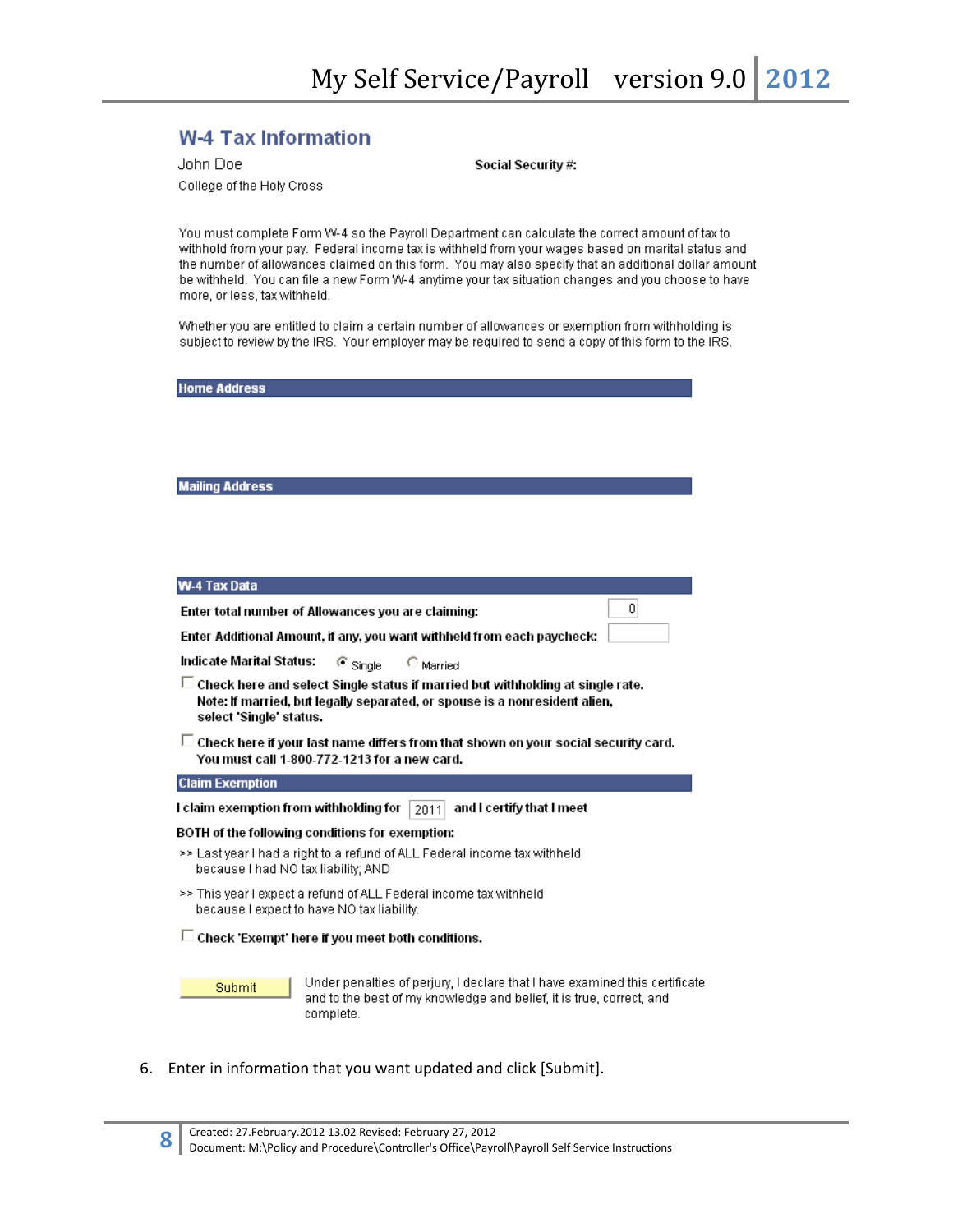7. You will then be presented with a page asking you to re-enter your password. This is a security feature and acts as your electronic signature. Enter your password and click [Continue].

## **Verify Identity**

To protect your privacy, verify your identity by typing your password. If you are not this user, click Sign Out.

| User ID:  |        |  |
|-----------|--------|--|
| Password: |        |  |
|           |        |  |
|           |        |  |
| Continue  | Cancel |  |

8. You will then be presented with a page showing you the submission was a success.

## **Submit Confirmation**

The Submit was successful. However, due to timing, your change may not be reflected on the next paycheck.  $|OK$ 

9. Click Ok and you will be returned to the W4 information screen. At this point you can either navigate to another self service page or you can Sign Out located in the top right corner of the page.

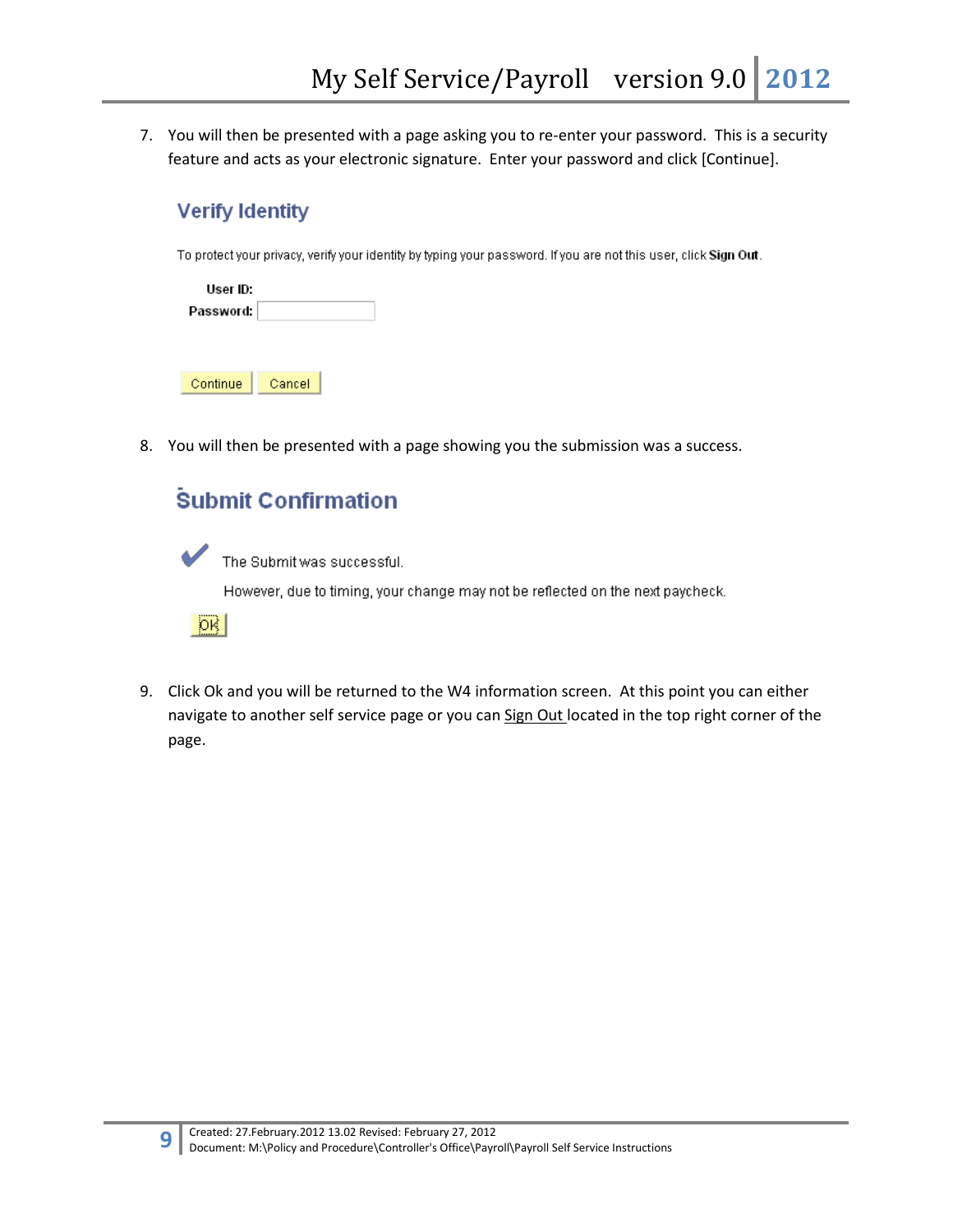## **My Paystub**

From the My Paystub Self Service Page an employee is able to view any current or previous paystub. Note, when choosing previous pay stubs, Year to Date amounts will not be shown. Please take this in to account if you use your last stub in December to aid you in tax preparation.

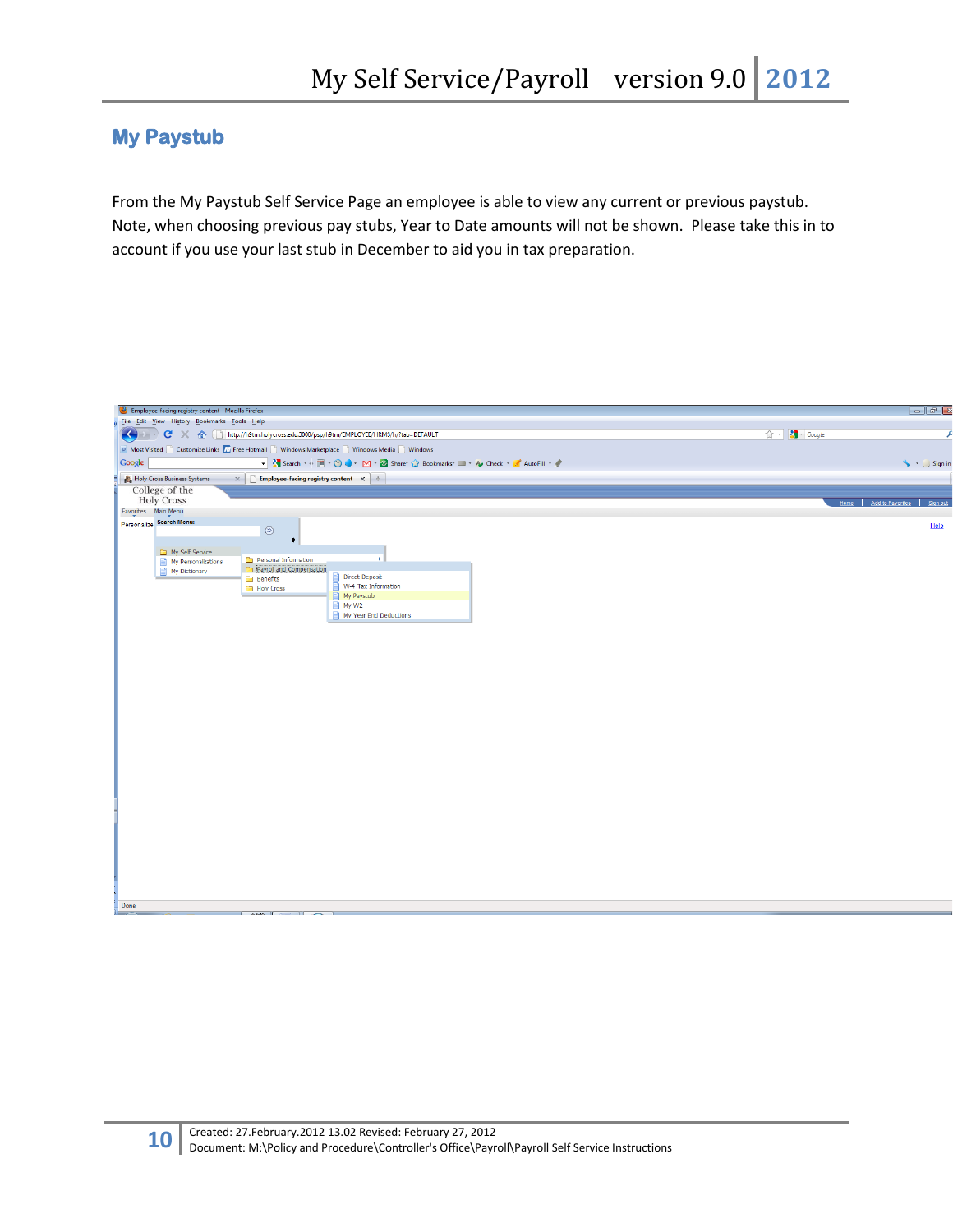- 1. On the top grey bar, click Main Menu.
- 2. From this expanded menu, click My Self Service.
- 3. From this expanded menu, click Payroll and Compensation.
- 4. From this expanded menu,click My Paystub. You will then be presented with a screen that shows your current pay stub information that the system has on file.
- 5. To view a previous pay stub, click "Select another Paystub", located in the top right corner of the page.
- 6. Choose the date you wish to view.
- 7. After viewing paychecks, you can either navigate to another self service page or you can Sign Out, located in the top right corner of the page.

### **My W2**

From the My W2 Self Service Page an employee is able to view any current or previous W2. Note, the current calendar year's W2 will not be available on this page until after January  $31<sup>st</sup>$  of the next year. The information provided is for the employee's records only. It is not intended to be used with any personal tax filings.

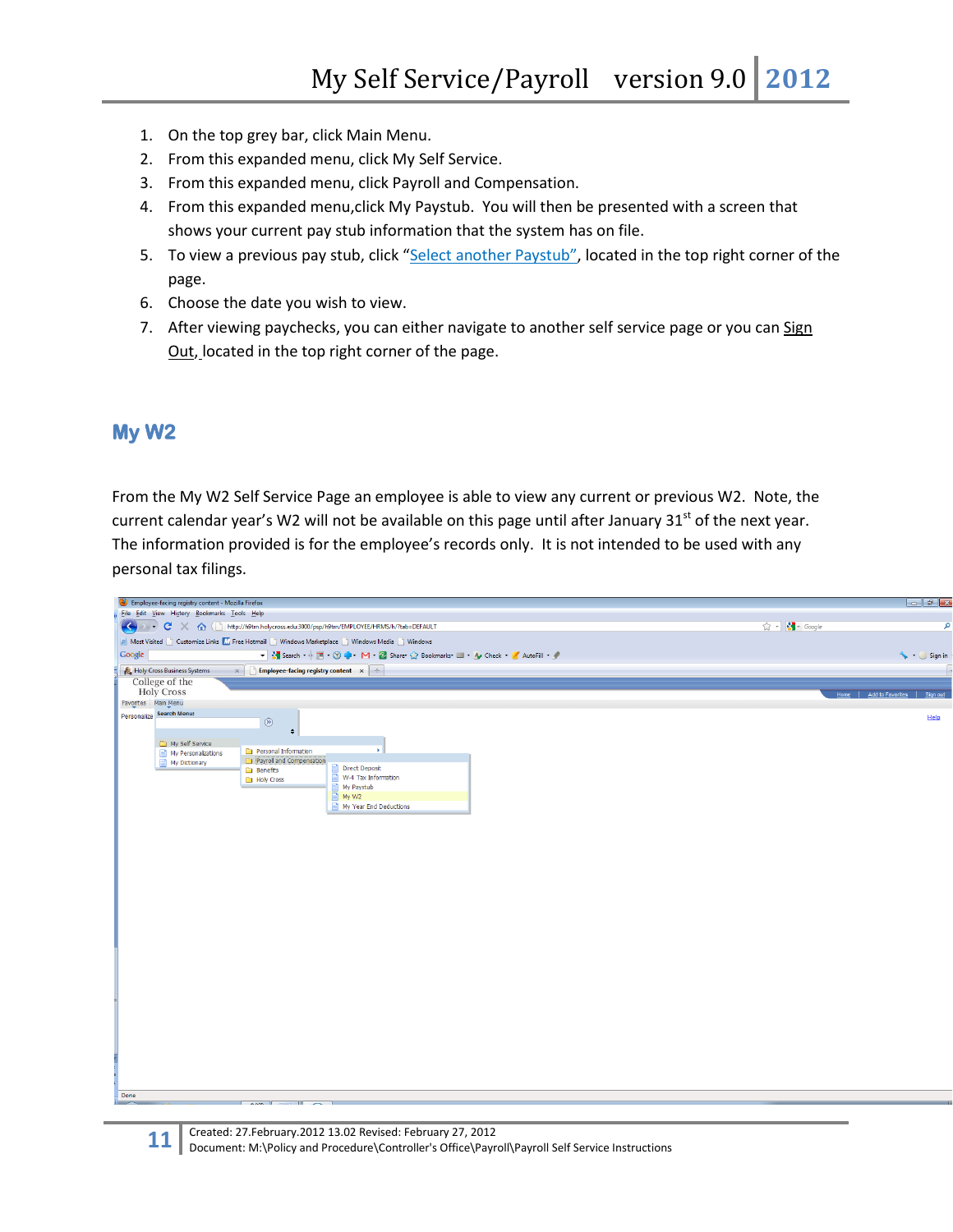- 1. On the top grey bar, click Main Menu.
- 2. From this expanded menu, click My Self Service.
- 3. From this expanded menu, click Payroll and Compensation.
- 4. From this expanded menu, click My W2. You will then be presented with a screen that shows your current W2 information that the system has on file.
- 5. To view a previous W2, click the magnifying glass next to the calendar year.
- 6. Choose the year you wish to view.
- 7. After viewing W2's, you can either navigate to another self service page or you can Sign Out, located in the top right corner of the page.

### **My Year End Deductions**

From the My Year End Deductions Self Service Page an employee is able to view any current or previous My Year End Deductions. Note, the current calendar year's My Year End Deductions will not be available on this page until after January  $31<sup>st</sup>$  of the next year. The information provided is for the employee's records only. It is not intended to be used with any personal tax filings.

| Employee facing registry content - Mozilla Firefox                                            | $-10^{11} - 3$                              |
|-----------------------------------------------------------------------------------------------|---------------------------------------------|
| File Edit View History Bookmarks Tools Help                                                   |                                             |
| C X C http://h9tm.holycross.edu:3000/psp/h9tm/EMPLOYEE/HRMS/h/?tab-DEFAULT                    | ☆ - <mark>*</mark> - Google<br>$\mathsf{R}$ |
| Most Visited   Customize Links   Free Hotmail   Windows Marketplace   Windows Media   Windows |                                             |
| Google                                                                                        | Sign in +                                   |
| Holy Cross Business Systems<br>$\times$ The Employee-facing registry content $\times$         |                                             |
| College of the                                                                                |                                             |
| <b>Holy Cross</b>                                                                             | Hume   Add to Favorites<br>Signaud          |
| Favorites Main Menu                                                                           |                                             |
| Personalize Search Menu:<br>$^\circledR$<br>$\bullet$                                         | Help                                        |
| My Self Service                                                                               |                                             |
| Personal Information<br>×<br>My Personalizations                                              |                                             |
| Payrol and Compensation<br>My Dictionary<br>Direct Deposit<br><b>Benefits</b>                 |                                             |
| W-4 Tax Information<br><b>Ca</b> Holy Cross                                                   |                                             |
| My Paystub                                                                                    |                                             |
| My W2<br>My Year End Deductions                                                               |                                             |
|                                                                                               |                                             |
|                                                                                               |                                             |
|                                                                                               |                                             |
|                                                                                               |                                             |
|                                                                                               |                                             |
|                                                                                               |                                             |
|                                                                                               |                                             |
|                                                                                               |                                             |
|                                                                                               |                                             |
|                                                                                               |                                             |
|                                                                                               |                                             |
|                                                                                               |                                             |
|                                                                                               |                                             |
|                                                                                               |                                             |
|                                                                                               |                                             |
|                                                                                               |                                             |
|                                                                                               |                                             |
|                                                                                               |                                             |
|                                                                                               |                                             |
|                                                                                               |                                             |
|                                                                                               |                                             |
|                                                                                               |                                             |
| <b>Done</b>                                                                                   |                                             |
|                                                                                               |                                             |